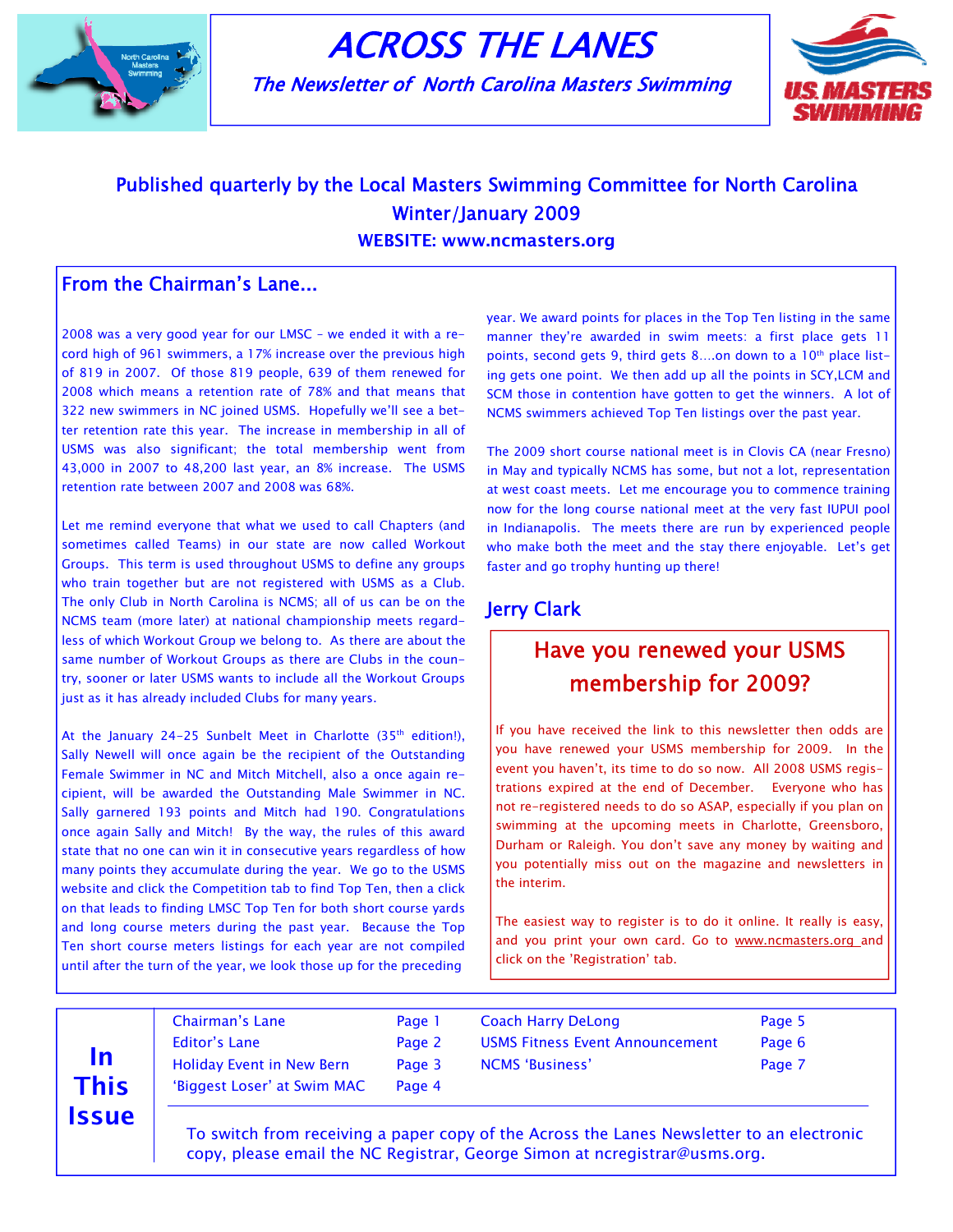## From the Editor...

#### My Son the Swimmer

I taught my 21 year old son Bryton to swim butterfly yesterday. It only took him about 25 minutes to learn a truly credible version of the stroke. I can't begin to express how amazed at, and how proud of, him I am. Today, Bryton and I got back in the pool again. He was afraid he might have forgotten the stroke's rhythm over night, but once he got in the water and realized that swimming fly is like riding a bike, we settled down to a set of thirty freestyle fifties on interval.

Up until about six months ago Bryton was, and had always been, mostly a rebellious skateboarder. He did wrestle for a year in a youth program I helped start with some other folks at the Hickory Parks and Rec Department when he started middle school, and he did study boxing for a year after he moved back to Nevada with his Mom in 2001. Before then I would take him and his sister swimming at the Y in Hickory, but I was still 'burned out,' and not interested in anything more than 'play swimming' myself, and so we would all do cannon balls off the side of the pool, and call out "Marco Polo" to one another, but never swim laps.

I finally did get back in the pool and started swimming with some degree of consistency after I started coaching at South Rowan High School in early 2004. Two years later, however, I developed problems with my knee that required surgery. Bryton came back to North Carolina in the late summer of 2006, just a couple of weeks before my surgery. By the time he arrived back here, looking for a fresh start in life, the pain associated with my knee problems had already driven me out of the pool.

After working the graveyard shift at Walmart for two years, Bryton got a job four months ago at the Sportscenter Athletic Club here in Concord where the MASC USA Swimming Club practices. He started talking with Gabe Price, that club's coach, and then started asking me to swim with him. At the same time, working out in other ways, he lost 25 pounds of fat, replacing it with ten pounds of healthy muscle. Seeing him get fit, and having him ask me to start swimming with him, were all the motivation I needed to finally get back in the pool. For six weeks now I have been back at it.

My experience swimming with Bryton has been simply incredible. I wish we would have done this years ago. Maybe its prejudice, but he's got natural talent, and he is remarkably coachable. He's not confident enough yet to swim at the Charlotte Sunbelt meet later this month, but we are talking about Greensboro and Durham, and maybe even the USMS LC nationals meet in Indy in August. I'm looking forward to introducing Bryton to my Master's Swimming family, and to the welcome I know he will receive.

#### Joe Gosha

#### For useful information…

including announcements and entry information for upcoming Masters Meets, and the results of recent meets, make www.ncmasters.org \_a favorites on your internet web browser! When you go there, be on the lookout for information regarding the Frank Clark Masters Open, Durham Aquatics Spring Splash and RAM North Carolina State SCY Championship swimming meets.

Also make sure to regularly check out www.usms.org for everything you need to know about the growing world of Masters Swimming in the US. Recent changes to the USMS website have made it a must see for any and all members of our NCMS community!

## - QUESTION - What's more fun than a Master's Relay? An All-American Masters Relay!



US Masters Swimming posted their Top ten USA ranked Swimmers for the 2008 long course season. The local Hendersonville swimmers placed #1 in the listed below event and age bracket. This first place ranking earns these (all) Hendetrson County YMCA members a ranking of All-American in US Masters for 2008. The photo lists them in their swim order>

400 Freestyle Relay LCM Mixed 320-359 (2008) # Team LMSC Swimmers (age) Time 1 NCMS North Carolina Barbara Miller (85) Jim Scherbarth (85) Sandra Kremer (72) Dick Webber (79) 7:48.50

#### Way to go All Americans!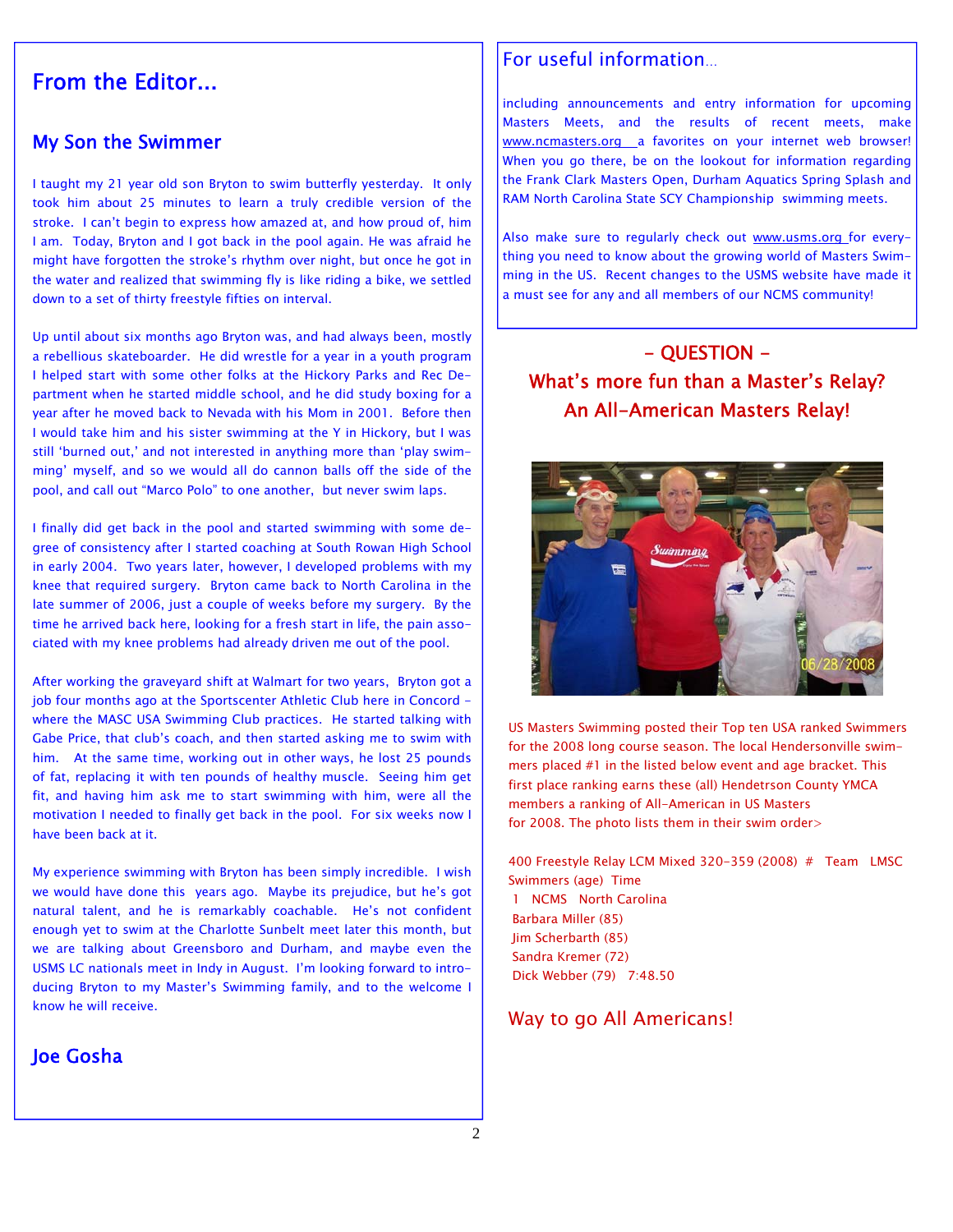#### Holiday Happenings at the Twin Rivers YMCA Masters (TRYM) of New Bern

It is a great feeling going into the New Year: our little team in New Bern is growing in numbers!! We now have a second group called "Masters for Moms", mainly consisting of mothers (and a dad) of younger children who cannot attend our early morning (5:30-7:30 AM) workouts. This group was started fairly recently, and things are going well. They meet on Tuesday and Thursday morning from 9-10 AM and of course are welcome to join the Saturday morning practice (7-9 AM). Several of the new swimmers have already joined USMS, and more will be following in their foot (or is it fin?) steps.



Because we wanted to get to know each other, we decided to have the "First Annual TRYM St. Nick's Meet" on December 20, 2008. Everyone was invited, and we had 16 people who attended. We did a short (1-hour) workout, and then we had some fun and games: a sweatshirt relay, a pull me – push you relay, a feet first relay, a medley relay consisting of: the corkscrew, the elementary backstroke, the side stroke and the breaststroke with dolphin kick, a kickboard relay … you get the picture! There were always two teams, a different team for each "event". The names of the team members were pulled out of the hat (Christmas bag in this case) by coach Frank McGrath.

This is really a great way to get to know the teammates you do not normally swim with, and to have fun doing it. We had coffee and goodies afterwards, and celebrated being together and having a wonderful coach to spur us on and make us bet ter swimmers.

We plan to make the event an annual happening with the cooperation of our YMCA. Other things we plan to do as a team are the postal events. The first one of course will be the one-hour swim. We team up two people who then take turns timing and counting for each other and encouraging the person in the water – it will be an exciting time! We look forward to a Happy and Healthy New Year and wish all of you the same.

#### Greta Van Meeteren



Clockwise from left… Sweatshirt Relay; Push Me Pull you Relay: and coach Frank McGrath propounding what we all know to be a universal truth!



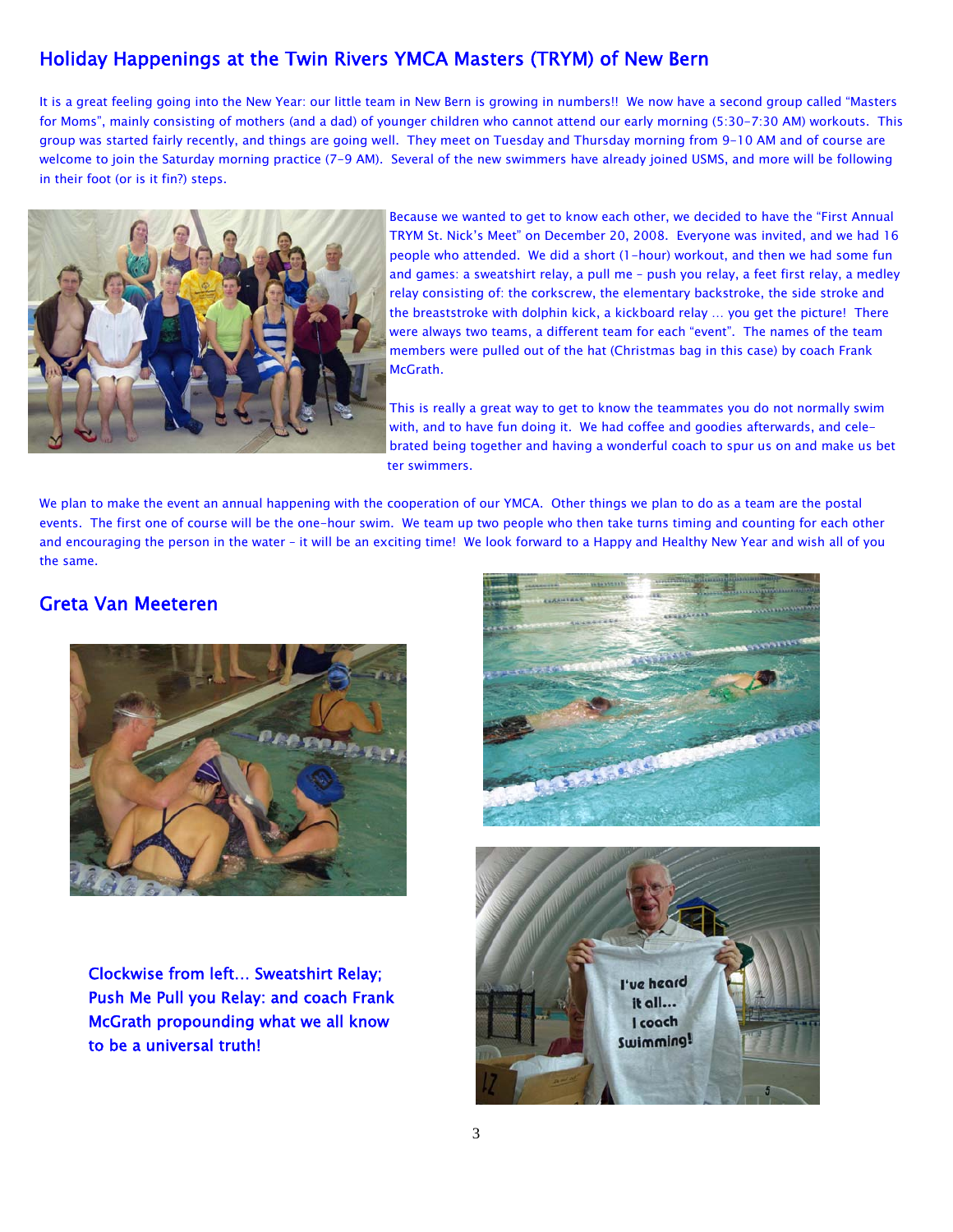Having new full-time staff at USMS has been truly remarkable. The fact that Executive Director Rob Butcher and Marketing and Public Relations Director Ashley Gangloff are part of our own NCMS community make it even better. The article below, which Ashley wrote for the USMS website, and which features our own Swim MAC Masters, is reprinted with permission.

#### A New Year, a New You: SwimMAC Masters Teams Up

Facing a big goal alone can be scary and, sometimes, friendly encouragement can be the difference between falling short of a goal and celebrating the accomplishment of one. SwimMAC Masters has developed a friendly competition to push its members who choose to participate to jumpstart their healthy lifestyle and weight loss and foster teamwork.

SwimMAC Masters operates out of two pools separated by approximately 20 miles in the Charlotte, N.C., area. With the ringing in of 2009, SwimMAC Masters saw an opportunity to combine New Year's resolutions with social and professional networking between its groups, and developed the "SwimMAC Masters' Weight-Loss Challenge" modeled after the television program, "The Biggest Loser."

On January 5, 2009, SwimMAC Masters weighed in (privately) and reported their weights to the designated record keeper. Of 120 registered SwimMAC members, 66 have weighed in and are on board for the eight-week challenge. On Tuesday, January 13, 2009, SwimMAC Masters will host a "Draft Party" at a local restaurant and invite all participants from the North and South pools to witness the random drawing of names to determine teams of two members per team. Each team will include one participant from the North location and one participant from the South location. Each team member will use his or her teammate for support and encouragement throughout the duration of the eight-week challenge.

"We have so many new folks at both locations, and this challenge will be a great way to foster interaction and social networking between the two groups," said Jay White, SwimMAC Masters member and Weight-Loss Challenger coordinator. "Our members that compete often times travel and swim with people from the opposite location,

but only about 25 percent of our members actually compete. The Weight-Loss Challenge will give the entire group, fitness swimmers and competitive swimmers, an opportunity to meet one another, socialize and network."

The SwimMAC Masters Weight-Loss Challenge is not only about losing weight. At the "Draft Party," after teams have been drawn, Megan Hepp, a registered dietician, will be presenting healthy weight-loss tips, appropriate dieting for athletes and other nutrition information necessary for the members of SwimMAC Masters while taking the challenge. "We want our members to be informed so that they will have a better opportunity to be successful during and beyond our eight-week challenge," said Jay. Patty Waldron, Head Masters Coach, added, "it is about a lifestyle. We are trying to connect the dots, not only with working out, but really looking at what kind of fuel we are putting in our bodies to maximize the benefits of exercise."

At the conclusion of the challenge, February 27, 2009, all of the participating teams will gather at a central location for a final weigh-in. Results will be calculated based on the total percentage of weight lost by each team. The top three winning teams will receive prizes: the first-place team will receive a one-hour private clinic with Mark Gangloff, two-time Olympic gold medalist, and Jeremy Knowles, threetime Olympian; the second-place team will receive gift certificates for a one-hour massage; and the third-place team will receive gift certificates for a local restaurant.

Between text messages back and forth and under-the-table wagers, the members of SwimMAC Masters are busy slicing and dicing fruits and veggies and squeezing in 15 minutes of extra cardio. "It is fun because everyone is excited and committed to making this challenge successful," said Jay.

To learn more about SwimMAC and their Weight-Loss Challenge, visit www.swimmacmasters.ning.com.

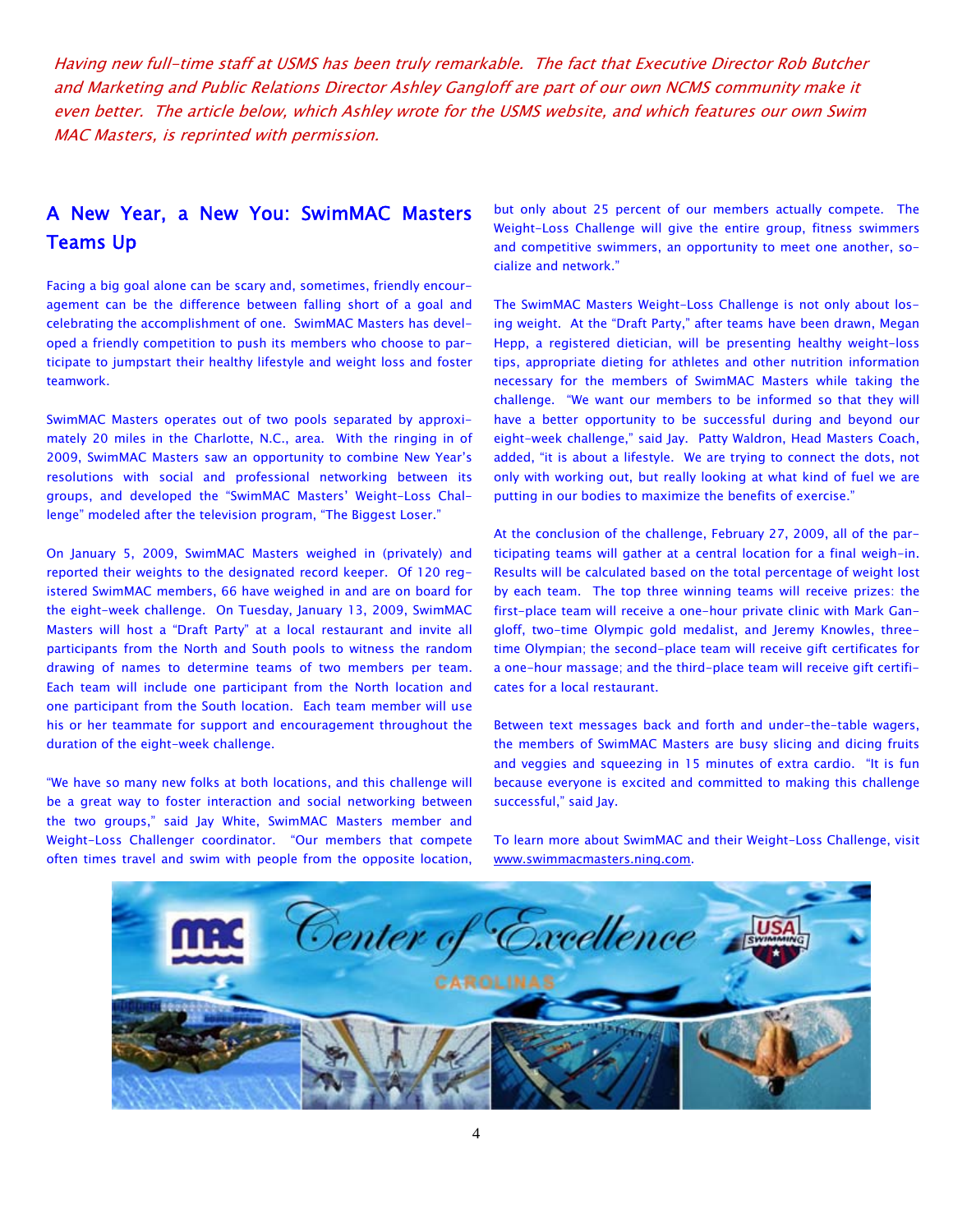Editors note—We have great coaches in North Carolina Masters Swimming, though not enough of them. Just this past week I received a copy of an email from Greg Sousa of the DAMA Workout Group. That email, while purposed for another matter, took pains to praise Andrea Stephens, the DAMA Group's new coach. In our last issue of Across the Lanes we introduced Harry DeLong to our statewide membership. Harry, one of the coaches at RAM (Raleigh Area Masters) is not only a great coach, he is also a great student of our sport, and a tremendous communicator. (I hope Harry and the folks in Raleigh or Chapel Hill won't mind if I call him the 'Coach K' of NCMS.) Here is another of Harry's recent RAM newsletter articles.

#### Masters Swimming, Not Why We Do It, But Why We Should

I have just finished reading the results of a study entitled "Biological Markers of Aging in Highly Active Adults , by Joel M. Stager, Jeanne D. Johnston, Louisa D. Raisbeck and Colleen M. McCracken of the Counsilman Center for the Science of Swimming Human Performance Laboratory, Department of Kinesiology, Indiana University, Bloomington, IN. What an interesting study! OK before I hear, 'glad you read it and not me', I want to say this study report has some good news for us Masters swimmers. After reading it, I just had to pass along the information as fuel for thoughts. If there has ever been a question on why we should continue with Masters swimming, this reports provides some real incentives to stick with the program.

Physiologists have recently begun to believe that much of the decline in physical ability we experience as we age is the result of a reduction in daily vigorous physical activity. That's an interesting thought. This implies that if we maintain a lifestyle with an elevated actiryvity level longer we may reduce the level of physical and physiological deterioration normally associated with aging. This study had access to Masters swimmers and used them as an active group to compare to people from the general population of the same age ranges and gender.

The two groups were tested for the following

- **Lung volume**
- Total Cholesterol
- High Density Lipoprotein (HDL), beneficial Lipoprotein
- Estimated Skeletal Muscle Mass
- Muscle power, estimated from vertical jump
- Changes in blood pressure versus age

#### Results

- Both men and women Masters swimmers have about 15% greater lung volume than found in the general population.
- Total cholesterol of the master swimmers averaged 8% to 10% lower than the general population across the same age range.
- HDL levels were significantly higher Master swimmers than the general population.
- Estimates of skeletal muscle mass were significantly higher for USMS swimmers when compared to the general population. A very important result for aging men and women.
- Muscle power, estimated from vertical jump, declined with age for both groups but, on average, USMS swimmers retained a much higher level of muscle power than the general population.
- While Systolic, Diastolic and pulse pressure increased with age, the increase for Masters swimmers was dramatically less than for the general population.

Bottom line, we will experience a decline in our physical and physiological abilities as we age; however, with continued activity offered by Masters swimming we can expect to experience the decline at a slower rate than the general population. Now that is good news. I may lose it, but I ain't giving it away. One interesting conclusion presented by the authors is:

"Thus, Master Swimmers appear to maintain a higher level of functioning, independence, and quality of life as they age, as compared with the general population. " - That ROCKS!

Wow!, You thought you swam because of the great sport, the outstanding company and the marvelous coaching. Now we have at least one study that says it really great for you. So keep wet!

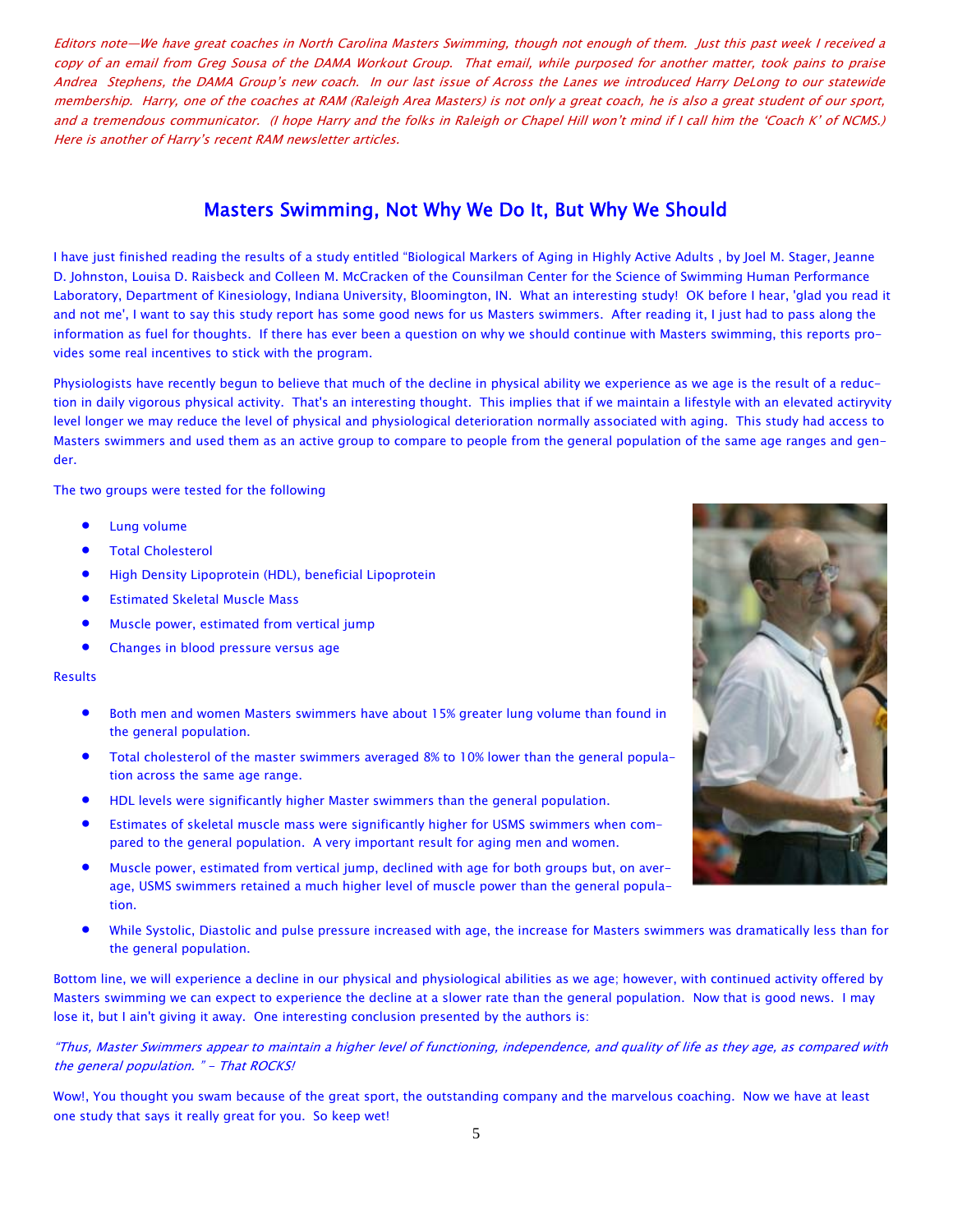

## Announcing the USMS Fitness Event: "Go the Distance" 2009!

The USMS fitness event "Go the Distance" (GTD) is being offered again by the USMS Fitness Committee in 2009!

The objective of this event is for participants to track the time and distance they swim during the year. When participants achieve the specific distance milestones of 50, 100, 150, 200, 250, 300, 365.25 (average mile a day), 400, 500, 750, 1000, 1250 and 1500 miles – they will be recognized on the USMS website and awards will be available for purchase for a minimal fee.

For those who participated in GTD 2007 and GTD 2008 – a cumulative mileage starting from the beginning of GTD will also be maintained for you. Just how far can you swim year after year?

There is no cost to enter this event. Participants are requested to email (or use snail mail) to submit their time spent and total distance they swim each month. A list of miles per month, cumulative mileage and time will be tabulated for each swimmer. Once a distance milestone is achieved awards will be available for purchase. They will include swim caps, certificates and patches with the event logo and the distance of the milestone achieved. At the end of the year customized awards will be available. There is also apparel and goodies with the GTD logo on it available to all participants from our online store. The awards order form and information regarding our online store is available on the USMS website.

A future enhancement includes the tracking of your time and distance online in the USMS Members only section of the USMS website. Details will be available soon.

Each month the results will be updated on the USMS website in the Fitness Section. There will be lists to recognize all those that have achieved each distance milestone as well as the current month achievements. Other lists include the mileage for all participants sorted by gender, age group and USMS club / lmsc / zone. In addition there will be graphs illustrating the participation for each zone, lmsc, workout groups, age groups and gender. In addition, participants can be affiliated with a "GTD workout group" which may offer friendly challenges to other groups as well as achieving goals as a group. A GTD workout group is simply two or more swimmers that would like to chase a goal as a "group". It is an informal group independent of the participants USMS club affiliations. Coaches and groups are encouraged to enter as a group if this would make entries easier and more manageable.

This event was designed to encourage folks to track the time and distance they swim in order to review their progress and to be recognized for their achievements. There is no time limit for the distance milestones (except that it must be in 2009) so speed does not count – just the effort to attain the next goal. We wish to recognize participation and achievement of goals with this event.

In GTD 2009 we are introducing two new parameters that we will be tracking. The time spent per month (hours) will be tracked as well as their progress towards their 2009 Goal which will be supplied by the participants.

The entry form, monthly results, awards order form and a "distance tracking log" will soon be available on the USMS website (fitness section) at http://www.usms.org/fitness/content/gothedistance. The log can be used to track one's daily distance swum but is not required.

I would very much appreciate it if you could spread the word to folks and consider participating yourselves! If you need any more information or would like to comment and make suggestions please contact Mary Sweat at usmsgtd@yahoo.com

Wishing you lots of fun swimming in 2009!

Mary Sweat GTD Event Coordinator USMS Fitness Committee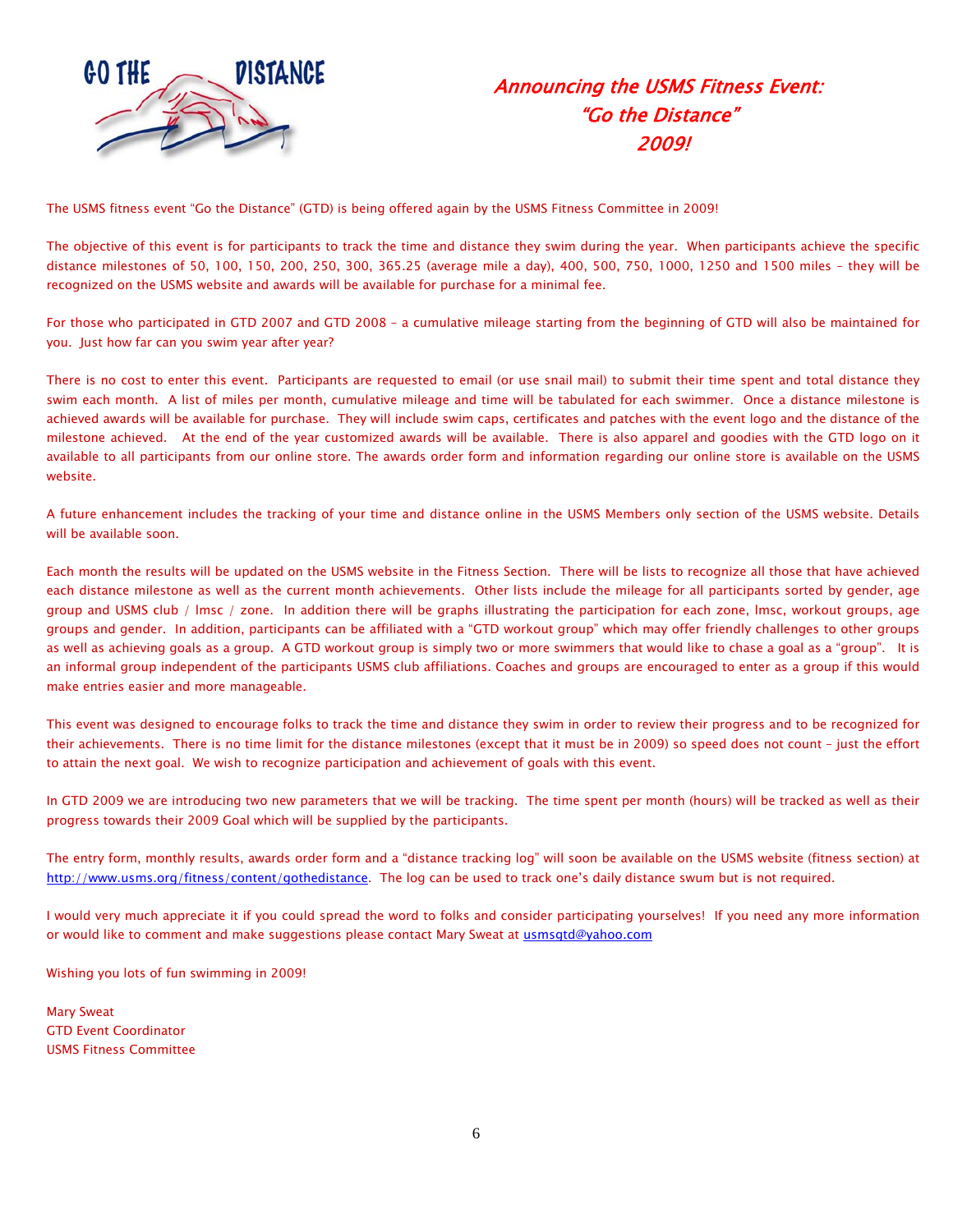#### LONG TO BE PUBLISHED ??

Across the Lanes is always on the lookout for contributions from our members of first or third person articles about the member and their experience as a Master's Swimmer. If the article you send is from another publication, please remember that we need permission to reprint it here. Also, if you can, include a photograph so that we'll know who you are the next time we see you at an NCMS event. (Don't send a photocopy of a photo, however.)

Send your contributions to Editor Joe Gosha by email to jophesgo@juno.com, or if hard copy, to Joe Gosha 140 Lake Concord Rd. NE Unit D-12 Concord, NC 28025

## LMSC for NC Treasurer's 2008 Year End Report— Elizabeth Nowak

For 2008, the LMSC of NC ended the year with net income of \$1,824. Total revenue for 2008 was \$16,414 and total expenses for the same period were \$14,590. The net income exceeded the 2008 budget projection by \$1,104. This is due to a combination of factors, including lower expenses than expected associated with sending the NC delegation to the USA/USMS convention, and an increase of 142 members to the LMSC of NC compared to 2007.

A major expense for the LMSC of NC is the costs associated with producing paper copies of the Across the Lanes Newsletter (\$2,366 in 2008 vs. \$1,794 in 2007). A detailed analysis of the newsletter production costs is being completed to see if there are areas where expenses can be reduced. If you are receiving a paper copy currently and would like to switch to an electronic file, please email the NC Registrar, George Simon, at ncregistrar@USMS.org. Total funds available as of 12/31/08 for the LMSC of NC amounted to \$15,094 (including a checking account balance of \$8,485 plus a CD balance of \$6,609).

Donations to the NC Masters Swimming Club remained relatively flat (when compared to calendar 2007) at \$320 for 2008 . These funds were used to pay for our NCMS relays at both the short course and long course national meets in Austin, TX and Portland, Oregon. The balance in that NCMS account on 12/31/08 was \$53.

# UPCOMING NCMS EVENTS

Frank Clark Masters Open Grimsley High School Pool, Greensboro February 28, 2009



Duke Aquatics Spring Splash Taishoff Aquatic Center at Duke—Durham March 28, 2009



North Carolina SCY Championships Pullen Pool—Raleigh April 18—19, 2009